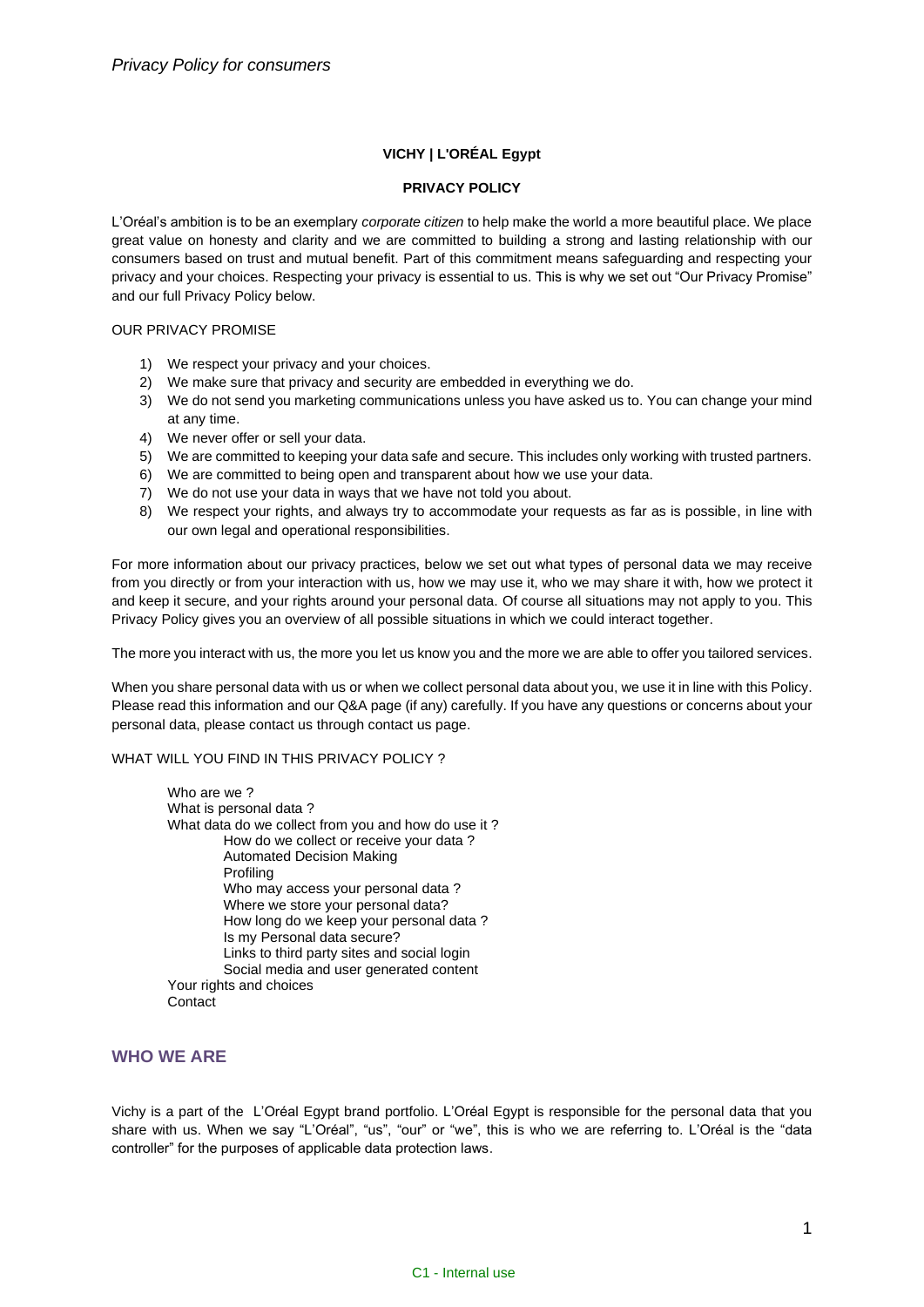# **WHAT IS PERSONAL DATA?**

"Personal data" means any information or pieces of information that could identify you either directly (e.g. your name) or indirectly (e.g. through pseudonymized data such as a unique ID number). This means that personal data includes things like email/home addresses/mobile phone, usernames, profile pictures, personal preferences and shopping habits, user generated content, financial information, and welfare information. It could also include unique numerical identifiers like your computer's IP address or your mobile device's MAC address, as well as cookies.

# **WHAT DATA DO WE COLLECT FROM YOU AND HOW DO WE USE IT?**

L'Oréal believes that you, the consumer, are at the heart of what we do. We love hearing from you, learning about you, and creating and delivering products that you enjoy. And we know that many of you love talking to us. Because of this, there are many ways that you might share your personal data with us, and that we might collect it.

#### How do we collect or receive your data?

We might collect or receive data from you via our websites, forms, apps, devices, L'Oréal products or brands pages on social media or otherwise. Sometimes you give this to us directly (e.g. when you create an account, when you contact us, when you purchase from our websites/apps or stores/beauty salon), sometimes we collect it (e.g. using cookies to understand how you use our websites/apps) or sometimes we receive your data from other third parties, including other L'Oréal Group entities.

When we collect data, we indicate the mandatory fields via asterisks where such data is necessary for us to:

- Perform our contract with you (e.g. to deliver the products you have purchase on our websites/apps);
- Provide you with the service you have asked for (e.g. to provide you with a newsletter); or
- Comply with legal requirements (e.g. invoicing).

If you do not provide the data marked with an asterisk, this may affect our ability to provide the products and services.

We set out further details in the table below, explaining:

- 1) *During what interaction your data may be provided or collected?* This column explains what activity or situation you are involved in when we use or collect your data. For example, whether you are making a purchase, signing up to a newsletter, or browsing a website/app.
- 2) *What personal data may we receive from you directly or resulting from your interaction with us?* This column explains what types of data we may collect about you depending on the situation.
- 3) *How and why we may use it?* This column explains what we may do with your data and the purposes for collecting it.
- 4) *What is the legal basis for using your personal data?* This column explains the reason we may use your data.

Depending on the purpose for which the data is used, the legal basis for the processing of your data can be:

- Your **consent;**
	- Our **legitimate interest**, which can be:
		- **Improvement of our products and services**: more specifically, our business interests to help us better understand your needs and expectations and therefore improve our services, websites / Apps / devices, products and brands for our consumers' benefit.
		- **Fraud prevention**: to ensure payment is complete and free from fraud and misappropriation .
		- **Securing our tools:** to keep tools used by you (our websites/Apps/devices) safe and secure and to ensure they are working properly and are continually improving.
- The **performance of a contract**: more specifically to perform the services you request from us;

#### C1 - Internal use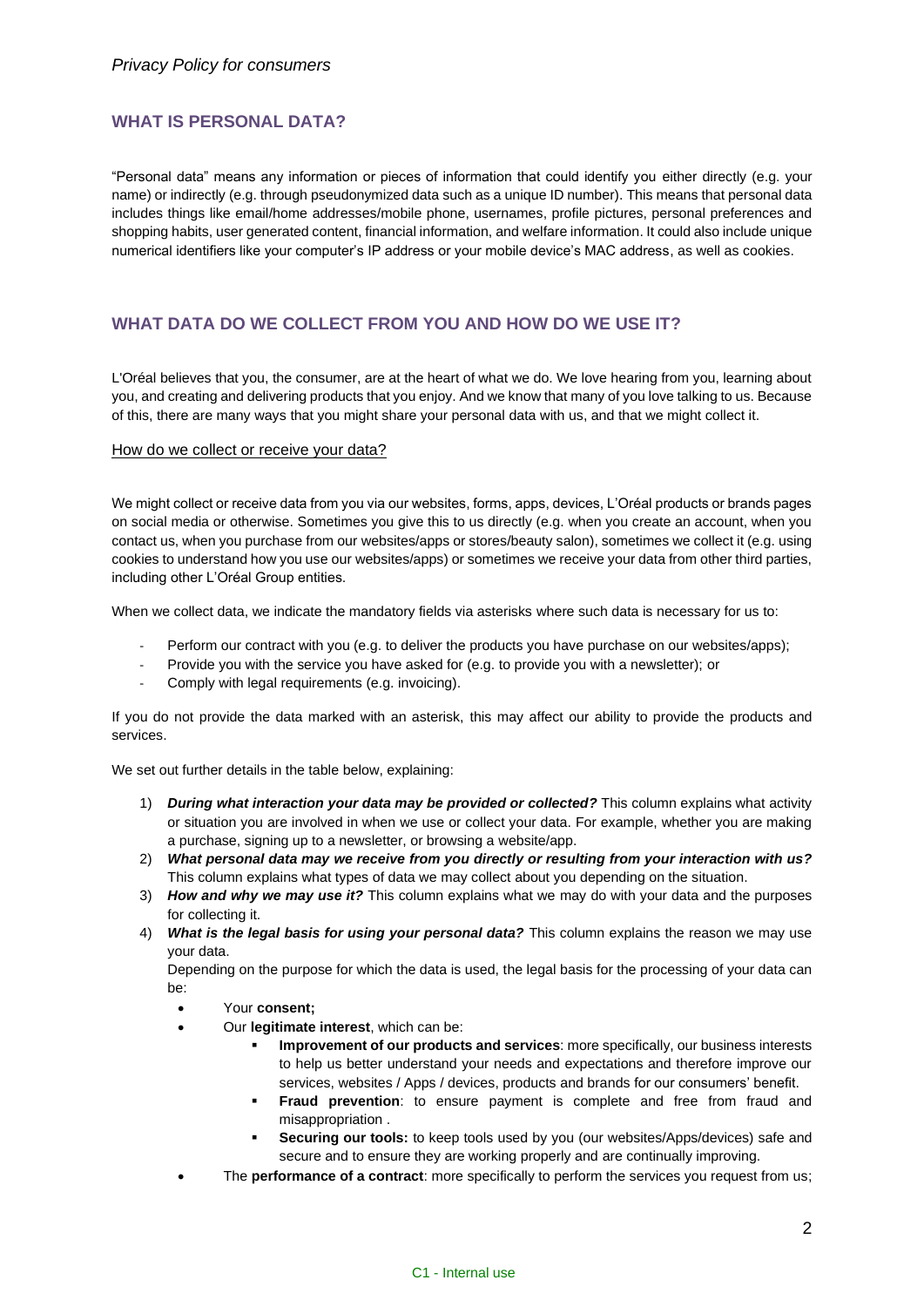# *Privacy Policy for consumers*

• **Legal grounds** where a processing is required by law.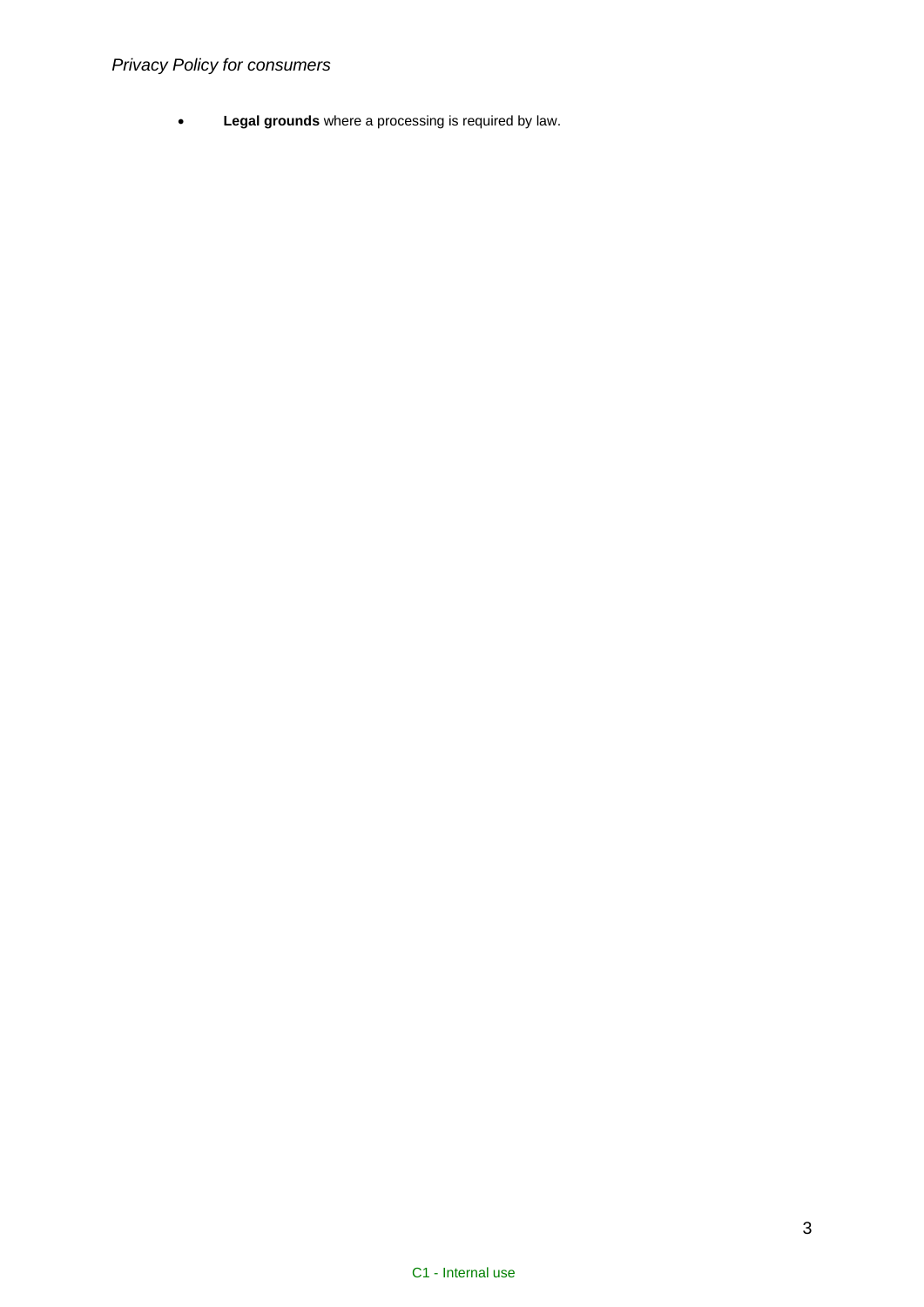# Information overview on your interactions with us and their consequences on your data

| <b>During which</b><br>interactions may<br>you provide and we<br>may collect your<br>data?                                                                                                                                                                                                                                                                                                            | What personal data may we<br>receive from you directly or<br>resulting<br>from<br><b>vour</b><br>interaction with us?                                                                                                                                                                                                               | How and why we may use your data<br>?                                                                                                                                                                                                                                                                                               | What is the legal basis for using<br>your personal data?                                                                                                                                                                                                     |
|-------------------------------------------------------------------------------------------------------------------------------------------------------------------------------------------------------------------------------------------------------------------------------------------------------------------------------------------------------------------------------------------------------|-------------------------------------------------------------------------------------------------------------------------------------------------------------------------------------------------------------------------------------------------------------------------------------------------------------------------------------|-------------------------------------------------------------------------------------------------------------------------------------------------------------------------------------------------------------------------------------------------------------------------------------------------------------------------------------|--------------------------------------------------------------------------------------------------------------------------------------------------------------------------------------------------------------------------------------------------------------|
| <b>Account Creation</b><br>and management<br>Information collected<br>during the creation of<br>account<br>an<br>on<br>L'Oréal<br>websites/apps,<br>through<br>social<br>a<br>media login,<br>or in<br>store.                                                                                                                                                                                         | Depending on how much you<br>are interacting with us, those<br>data may include:<br>Name and surname;<br>$\bullet$<br>Gender;<br>$\bullet$<br>Email address;<br>$\bullet$<br>Address:<br>$\bullet$<br>Phone number;<br>$\bullet$<br>Photo;<br>Birthday or age range;<br>$\bullet$<br>ID, username,<br>$\bullet$<br>and<br>password; | To:<br>Manage your orders;<br>$\bullet$<br>Manage<br>competitions,<br>any<br>$\bullet$<br>promotions, surveys or contests<br>you choose to enter;<br>Respond to your questions and<br>$\bullet$<br>otherwise interact with you;<br>Offer you a loyalty program;<br>$\bullet$<br>Allow you to manage your<br>preferences;            | Performance of a contract<br>$\bullet$<br>To provide you with the service<br>you requested (e.g. create an<br>account, complete a survey, or<br>purchasing a product).                                                                                       |
|                                                                                                                                                                                                                                                                                                                                                                                                       | Personal description or<br>$\bullet$<br>preferences;<br>Order details;<br>$\bullet$<br>Social media profile<br>$\bullet$<br>(where you use social<br>login or share this<br>personal data with us).                                                                                                                                 | Send<br>marketing $  \bullet  $<br>you<br>communications (where you have<br>asked us to) which may be<br>tailored to your "profile" (i.e. based<br>on the personal data we know<br>about you and your preferences);                                                                                                                 | <b>Consent</b><br>To send you direct marketing<br>communications.                                                                                                                                                                                            |
|                                                                                                                                                                                                                                                                                                                                                                                                       |                                                                                                                                                                                                                                                                                                                                     | Offer<br>personalized<br>services<br>based<br>on<br>beauty<br>your<br>characteristics;<br>Monitor<br>improve<br>and<br>our<br>$\bullet$<br>websites/apps;<br>Run analytics or collect statistics<br>Secure our websites/apps and<br>protect you and us against fraud;                                                               | <b>Legitimate Interest</b><br>$\bullet$<br>To ensure our websites/apps<br>remain secure, to protect them<br>against fraud, and to help us<br>better understand your needs<br>and expectations and therefore<br>improve our services, products<br>and brands. |
| <b>Newsletter</b><br>Depending on how much you<br>and<br>are interacting with us, those<br>commercial<br>data may include:<br>communications<br>subscription<br>Email address;<br>$\bullet$<br>Name and surname;<br>$\bullet$<br>Personal description or<br>$\bullet$<br>preferences;<br>Social media profile<br>$\bullet$<br>(where you use social<br>login or share this<br>personal data with us). | To:<br>Send<br>$\bullet$<br>marketing<br>you<br>communications (where you have<br>asked us to) which may be<br>tailored to your "profile" based on<br>the personal data we know about<br>you, and your preferences (incl.<br>location of your favorite store);                                                                      | <b>Consent</b><br>$\bullet$<br>To send you direct marketing<br>communications.                                                                                                                                                                                                                                                      |                                                                                                                                                                                                                                                              |
|                                                                                                                                                                                                                                                                                                                                                                                                       | Run analytics or collect statistics.<br>$\bullet$                                                                                                                                                                                                                                                                                   | $\bullet$<br><b>Legitimate Interest</b><br>tailor<br>To<br>our<br>marketing<br>communications,<br>understand<br>their effectiveness, and ensure<br>you receive the most relevant<br>experience; to help us better<br>understand your needs and<br>and<br>therefore<br>expectations<br>improve our services, products<br>and brands. |                                                                                                                                                                                                                                                              |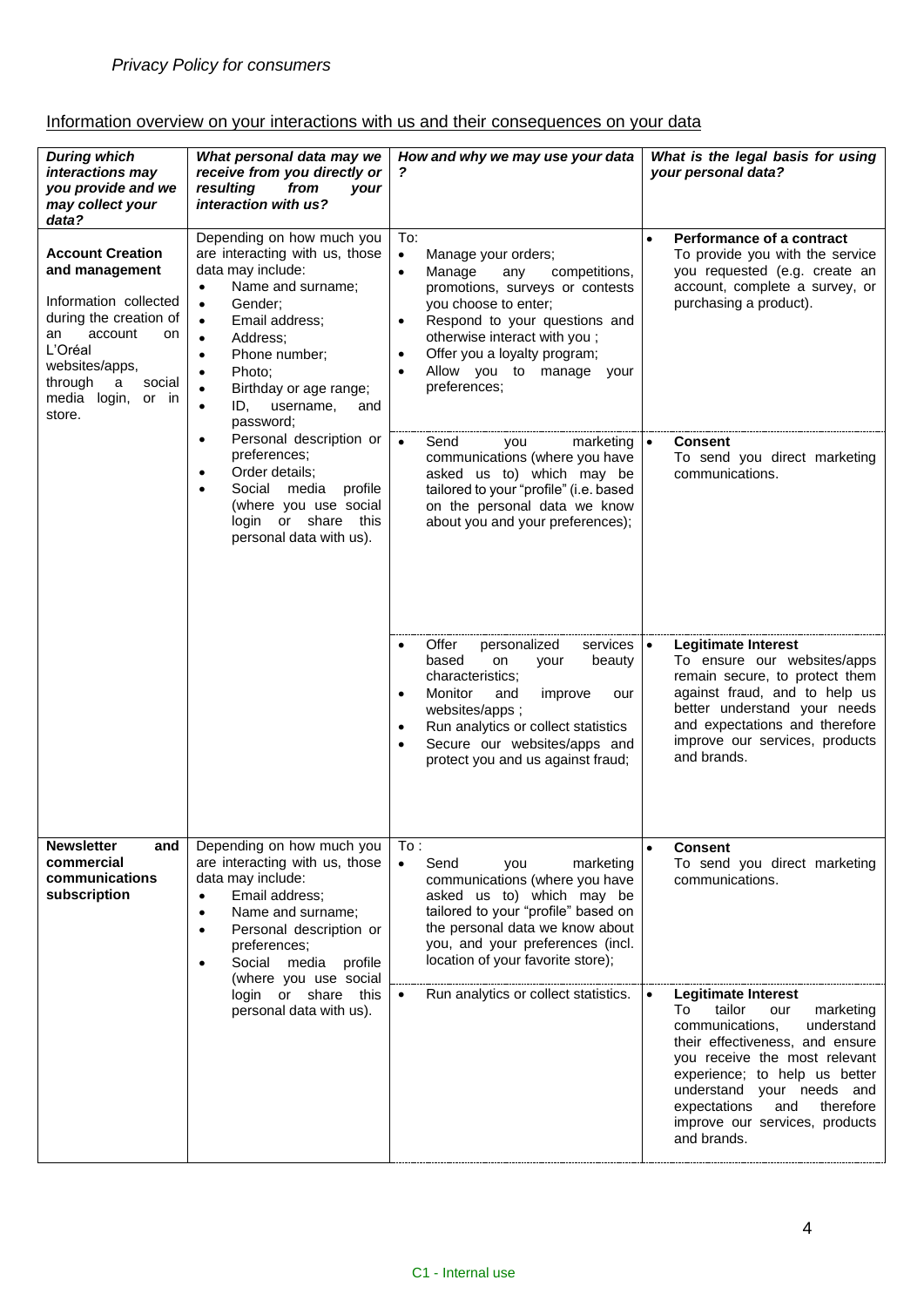|                                                                                                                                                                             |                                                                                                                                                                                                                                                                                                                                                                                                                                                                                                                                                                                               |                                           | Keep an up to date suppression $\cdot$<br>list if you have asked not to be<br>contacted;                                                                                                                                                                                                                                                                                                                                                                                                                                                                                                                                               | Legal grounds<br>To keep your details on a<br>suppression list if you have<br>asked us not to send you any<br>direct marketing anymore.                                    |
|-----------------------------------------------------------------------------------------------------------------------------------------------------------------------------|-----------------------------------------------------------------------------------------------------------------------------------------------------------------------------------------------------------------------------------------------------------------------------------------------------------------------------------------------------------------------------------------------------------------------------------------------------------------------------------------------------------------------------------------------------------------------------------------------|-------------------------------------------|----------------------------------------------------------------------------------------------------------------------------------------------------------------------------------------------------------------------------------------------------------------------------------------------------------------------------------------------------------------------------------------------------------------------------------------------------------------------------------------------------------------------------------------------------------------------------------------------------------------------------------------|----------------------------------------------------------------------------------------------------------------------------------------------------------------------------|
| <b>Purchases</b><br>and<br>order management<br>Information collected<br>during the purchase<br>process<br>made<br>on<br>L'Oréal<br>website/apps/social<br>pages or in store | Depending on how much you<br>are interacting with us, those<br>data may include:<br>Name and surname;<br>$\bullet$<br>Email address:<br>$\bullet$<br>Address (delivery and<br>$\bullet$<br>invoicing);<br>Phone number;<br>$\bullet$<br>Personal description or<br>$\bullet$<br>preferences;<br>Social media profile<br>$\bullet$<br>(where you use social<br>login or share this<br>personal data with us);<br>Transaction information<br>including<br>purchased<br>products<br>and<br>store<br>location;<br>Payment<br>and<br>$\bullet$<br>information; or<br>Purchase history<br>$\bullet$ | To<br>$\bullet$<br>$\bullet$<br>$\bullet$ | Contact you to finalize your order<br>where you have saved your<br>shopping cart or placed products<br>in your cart without completing the<br>checkout process;<br>Inform you when a product you<br>wanted to purchase is available;<br>Process and follow your order<br>including delivering the product to<br>the address you indicated;<br>Manage the payment of your<br>order. To be noted, payment<br>information (credit card number /<br>Paypal information / bank account<br>details) are not collected by us but<br>directly by payment service<br>providers;<br>Manage any contact you have<br>with us regarding your order; | Performance of a contract:<br>To provide you with the service<br>you requested (purchase).                                                                                 |
|                                                                                                                                                                             |                                                                                                                                                                                                                                                                                                                                                                                                                                                                                                                                                                                               | $\bullet$<br>$\bullet$                    | Secure the transactions against  .<br>fraud. To be noted, we use a third<br>party provider's solution to detect<br>fraud and ensure the payment is<br>complete and made by you or<br>someone authorized by you;<br>Enrich your profile if you place a<br>purchase using your account<br>information;<br>Measure satisfaction;<br>Manage any dispute relating to a<br>purchase;<br>For statistics purposes.                                                                                                                                                                                                                             | Legitimate interest<br>To protect you and us from<br>fraudulent transaction and to<br>ensure the payment is complete<br>and free from<br>fraud<br>and<br>misappropriation. |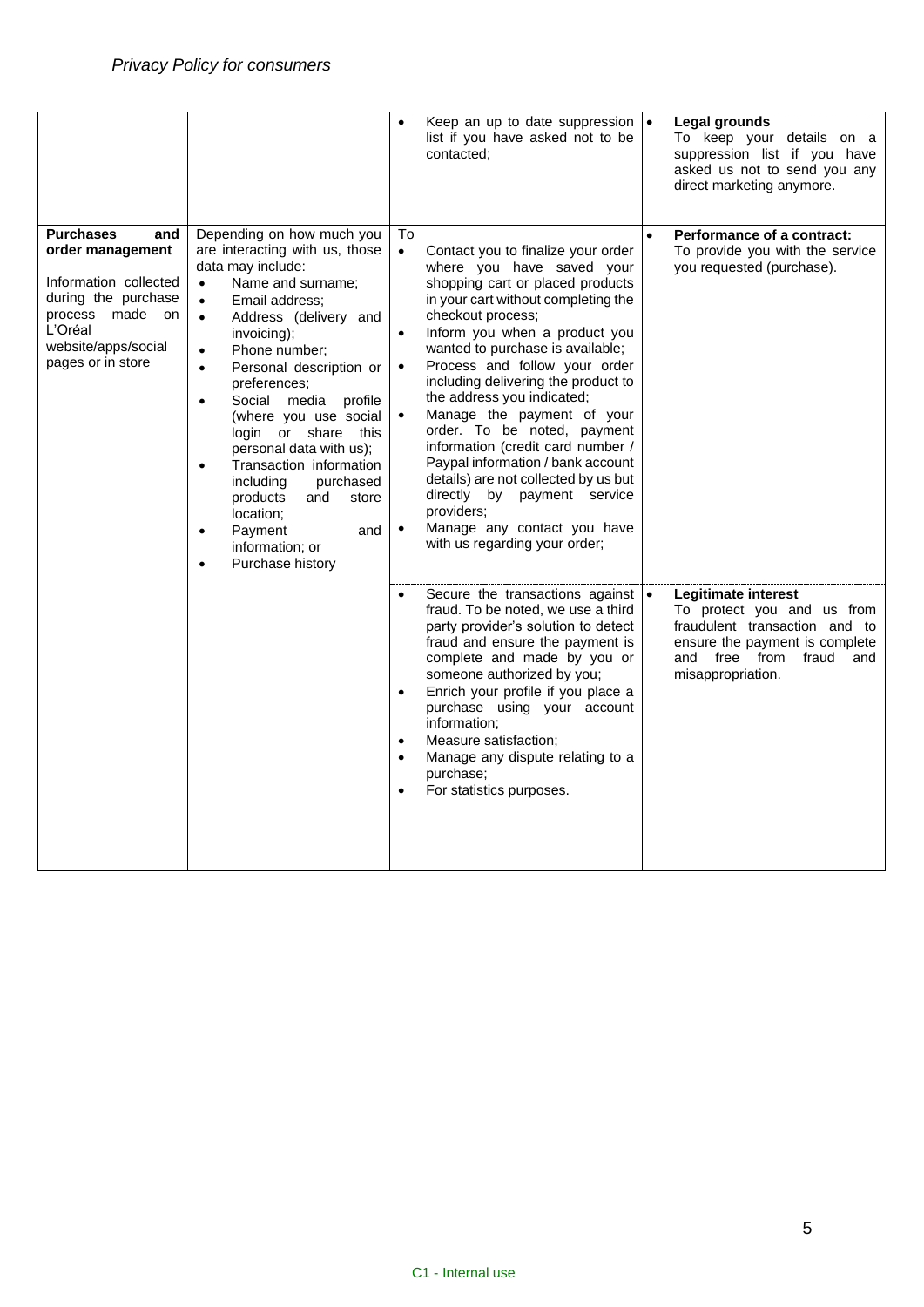| <b>Online browsing</b>                                                                                                                                                                                                                                                                                                             | Depending on how much you                                                                                                                                                                                                                                                                                                                                                                                                                                                                                                                                                                                                             | We use Cookies, where relevant, with                                                                                                                                                                                                                                                                                                                                                                                                                                                                                                                                                                                                                      | Legitimate interest:<br>$\bullet$                                                                                                                                                                                                                                                                                        |
|------------------------------------------------------------------------------------------------------------------------------------------------------------------------------------------------------------------------------------------------------------------------------------------------------------------------------------|---------------------------------------------------------------------------------------------------------------------------------------------------------------------------------------------------------------------------------------------------------------------------------------------------------------------------------------------------------------------------------------------------------------------------------------------------------------------------------------------------------------------------------------------------------------------------------------------------------------------------------------|-----------------------------------------------------------------------------------------------------------------------------------------------------------------------------------------------------------------------------------------------------------------------------------------------------------------------------------------------------------------------------------------------------------------------------------------------------------------------------------------------------------------------------------------------------------------------------------------------------------------------------------------------------------|--------------------------------------------------------------------------------------------------------------------------------------------------------------------------------------------------------------------------------------------------------------------------------------------------------------------------|
| Information collected<br>by cookies or similar<br>technologies<br>("Cookies"*) as part<br>of your browsing on<br>L'Oréal website/apps<br>and/or on third-party<br>website/apps.<br>For information on<br>Cookies<br>specific<br>placed<br>through<br>a<br>website/app,<br>given<br>consult the<br>please<br>relevant cookie table. | are interacting with us, those<br>data may include:<br>$\bullet$<br>Data related to your use of<br>our websites/apps:<br>Where you came from;<br>$\bullet$<br>Login details;<br>$\bullet$<br>Pages you looked at;<br>$\bullet$<br>Videos you watched;<br>Ads you click on or tap;<br>Products you search for;<br>٠<br>Your location;<br>Duration of your visit;<br>Products you selected to<br>create your basket.<br>Technical information:<br>IP address;<br>$\bullet$<br>browser information;<br>$\bullet$<br>device information.<br>A unique identifier granted to<br>each visitor and the expiration<br>date of such identifier. | other personal data you have already<br>shared with us (such as previous<br>purchases, or whether you're signed<br>up to our email newsletters) or the<br>following purposes:<br>To allow proper functioning of our<br>website/apps:<br>proper display of the content;<br>$\circ$<br>creation and remembering of a<br>$\circ$<br>cart:<br>creation and remembering of<br>$\circ$<br>your login;<br>interface personalisation such<br>$\circ$<br>as language;<br>parameters attached to your<br>$\circ$<br>device including your screen<br>resolution, etc;<br>improvement<br>of<br>our<br>$\circ$<br>websites/apps, for example,<br>by testing new ideas. | To ensure we are providing you<br>with websites/apps, advertising<br>and communications that are<br>working<br>properly<br>and<br>are<br>continually improving for cookies<br>that are (i) essential for the<br>functioning<br>of<br>our<br>websites/apps, (ii) used to keep<br>our websites/apps<br>safe and<br>secure. |
| Cookies are small text<br>files stored on your device<br>(computer, tablet or mobile)<br>when you are on the<br>Internet,<br>including<br>on<br>L'Oreal Group's websites.                                                                                                                                                          |                                                                                                                                                                                                                                                                                                                                                                                                                                                                                                                                                                                                                                       | To ensure the website/app is<br>$\bullet$<br>secure and safe and protect you<br>against fraud or misuse of our<br>websites or services, for example<br>through<br>performing<br>troubleshooting.<br>To run statistics:<br>$\bullet$<br>To avoid<br>visitors<br>being<br>$\Omega$<br>recorded twice:<br>To know users' reaction to<br>$\circ$<br>our advertising campaigns;<br>To improve our offers;<br>$\circ$<br>To know how you discovered<br>$\circ$<br>our websites / apps.                                                                                                                                                                          |                                                                                                                                                                                                                                                                                                                          |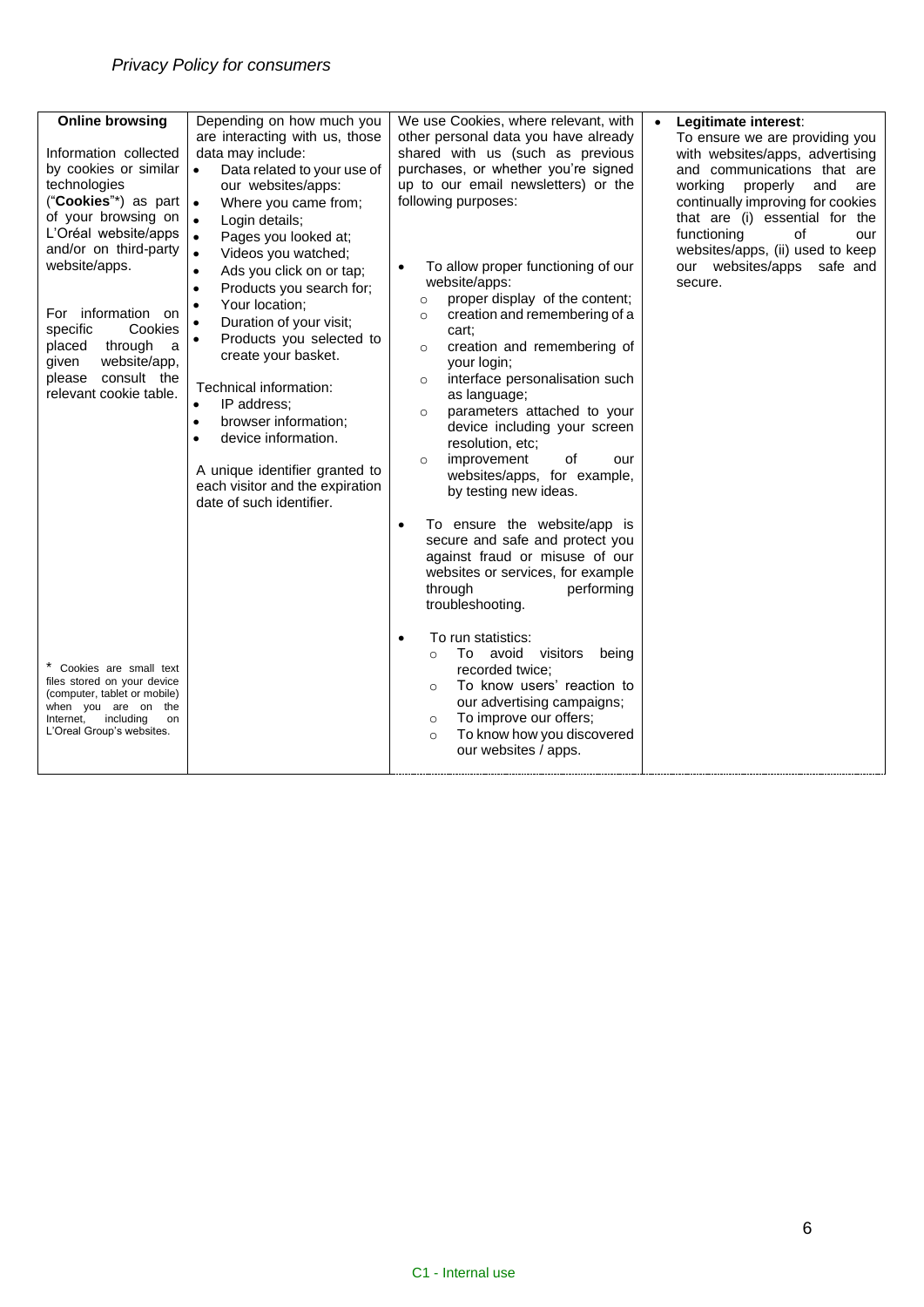|                                                                                                                                               |                                                                                                                                                                                                                                                               | To deliver online behavioural<br>advertising:<br>show<br>online<br>to<br>you<br>$\circ$<br>advertisements for products<br>which may be of interest to<br>you, based on your previous<br>behaviour;<br>to show you ads and content<br>$\circ$<br>on social media platforms.<br>To tailor our services for you:<br>to<br>send<br>$\circ$<br>you<br>recommendations, marketing,<br>or content based on your<br>profile and interests;<br>to display our websites/apps<br>$\circ$<br>in a tailored way like<br>remembering your cart or<br>login, your language, the user-<br>interface<br>customization<br>cookies (i.e. the parameters<br>attached to your<br>device<br>including<br>your<br>screen<br>resolution, font preference,<br>etc).<br>To allow sharing of our content on<br>social media (sharing buttons<br>intended to display the site). | <b>Consent</b><br>For all other cookies.                                                                                                                                 |
|-----------------------------------------------------------------------------------------------------------------------------------------------|---------------------------------------------------------------------------------------------------------------------------------------------------------------------------------------------------------------------------------------------------------------|-----------------------------------------------------------------------------------------------------------------------------------------------------------------------------------------------------------------------------------------------------------------------------------------------------------------------------------------------------------------------------------------------------------------------------------------------------------------------------------------------------------------------------------------------------------------------------------------------------------------------------------------------------------------------------------------------------------------------------------------------------------------------------------------------------------------------------------------------------|--------------------------------------------------------------------------------------------------------------------------------------------------------------------------|
| Promotional<br>operations<br>Information collected<br>during<br>a<br>game,<br>contests, promotional<br>offer,<br>sample<br>requests, surveys. | Depending on how much you<br>are interacting with us, those<br>data may include:<br>Name and surname;<br>$\bullet$<br>Email address;<br>$\bullet$<br>Phone number;<br>$\bullet$<br>Birth date:<br>$\bullet$<br>Gender;<br>Address;<br>$\bullet$               | To complete tasks that you have<br>$\bullet$<br>asked us to, for example to<br>manage your participation in<br>contests, games and surveys,<br>including to take into account<br>your feedback and suggestions;                                                                                                                                                                                                                                                                                                                                                                                                                                                                                                                                                                                                                                     | <b>Performance of contract</b><br>$\bullet$<br>To provide you with the service<br>you requested.                                                                         |
|                                                                                                                                               | Personal description or<br>$\bullet$<br>preferences;<br>Social media profile<br>$\bullet$<br>(where you use social<br>login or share this<br>personal data with us);<br>Other information you<br>$\bullet$<br>have shared with us<br>about yourself (e.g. via | For statistics purposes.                                                                                                                                                                                                                                                                                                                                                                                                                                                                                                                                                                                                                                                                                                                                                                                                                            | <b>Legitimate Interest</b><br>$\bullet$<br>To to help us better understand<br>your needs and expectations and<br>therefore improve our services,<br>products and brands. |
|                                                                                                                                               | your "My Account" page,<br>by contacting us, or by<br>providing your<br>own<br>content such as photos<br>or a review, or a<br>question via the chat<br>function available on<br>some websites/apps, or<br>by participating in a<br>contest, game, survey).    | To<br>send<br>you<br>marketing<br>communications (where you<br>have asked us to)                                                                                                                                                                                                                                                                                                                                                                                                                                                                                                                                                                                                                                                                                                                                                                    | <b>Consent</b><br>$\bullet$<br>To send you direct marketing<br>communications.                                                                                           |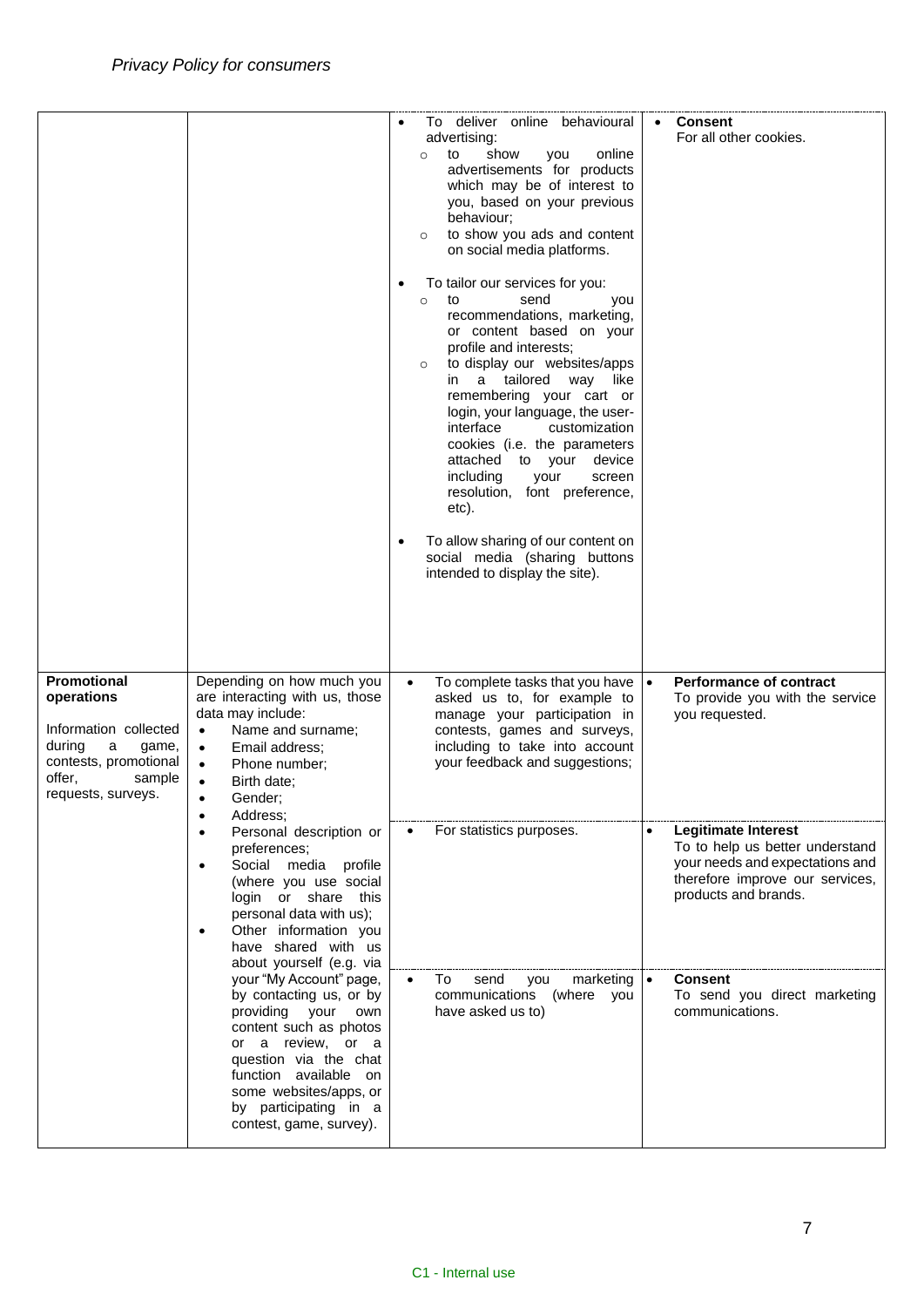| <b>User</b><br>Generated<br><b>Content</b><br>Information collected<br>when you submitted<br>some content on one<br>οf<br>our<br>social<br>platforms or accepted<br>the re-use of content<br>you posted on social<br>media platforms by<br>us. | Depending on how much you<br>are interacting with us, those<br>data may include:<br>Name and surname or<br>alias:<br>Email address;<br>$\bullet$<br>Photo;<br>$\bullet$<br>Personal description or<br>$\bullet$<br>preferences;<br>Social media profile<br>$\bullet$<br>(where you use social<br>login or share this                                                       | In accordance with the specific $\cdot$<br>$\bullet$<br>terms and conditions accepted<br>by you:<br>To post your review<br>$\circ$<br>or content:<br>To<br>promote<br>our<br>$\circ$<br>products.                                                                                                                                                                                                                                                                                             | <b>Consent</b><br>To reuse the content you posted<br>online.                                                                                                                                                             |
|------------------------------------------------------------------------------------------------------------------------------------------------------------------------------------------------------------------------------------------------|----------------------------------------------------------------------------------------------------------------------------------------------------------------------------------------------------------------------------------------------------------------------------------------------------------------------------------------------------------------------------|-----------------------------------------------------------------------------------------------------------------------------------------------------------------------------------------------------------------------------------------------------------------------------------------------------------------------------------------------------------------------------------------------------------------------------------------------------------------------------------------------|--------------------------------------------------------------------------------------------------------------------------------------------------------------------------------------------------------------------------|
|                                                                                                                                                                                                                                                | personal data with us);<br>Other information you<br>$\bullet$<br>have shared with us<br>about yourself (e.g. via<br>your "My Account" page,<br>by contacting us, or by<br>providing your<br>own<br>content such as photos<br>or a review, or a<br>question via the chat<br>function available on<br>some websites/apps).                                                   | For statistics purposes.                                                                                                                                                                                                                                                                                                                                                                                                                                                                      | <b>Legitimate Interest</b><br>To help us better understand<br>your needs and expectations and<br>therefore improve and promote<br>our services,<br>products<br>and<br>brands.                                            |
| Use of Apps and<br>devices<br>Information collected<br>as part of your use of<br>Apps<br>our<br>and/or<br>devices.                                                                                                                             | Depending on how much you<br>are interacting with us, those<br>data may include:<br>Name and surname;<br>$\bullet$<br>Email address;<br>$\bullet$<br>Location;<br>$\bullet$<br>Birth date;<br>$\bullet$<br>Personal description or<br>$\bullet$<br>preferences;<br>Photo;<br>$\bullet$<br>Welfare data including<br>$\bullet$<br>skin tone, skin/hair type<br>Geolocation. | To<br>Provide you with the service<br>$\bullet$<br>requested (for example, virtually<br>test our products, purchase our<br>products through the App or on<br>related e-com websites; advice<br>and notifications regarding your<br>sun exposure, your hair routine);<br>Analyse<br>welfare<br>your<br>$\bullet$<br>characteristics and recommend<br>the<br>appropriate<br>products<br>(including bespoke products)<br>and routines;<br>Provide you product & routine<br>٠<br>recommendations; | • Performance of a contract<br>To provide you with the service<br>requested<br>(including,<br>where<br>needed, analysis by the research<br>and innovation team of the<br>algorithm necessary to provide the<br>service). |
|                                                                                                                                                                                                                                                |                                                                                                                                                                                                                                                                                                                                                                            | For research and innovation by<br>scientists within L'Oréal Group;<br>For monitoring and improvement<br>of our Apps and devices;<br>For statistics purposes.                                                                                                                                                                                                                                                                                                                                  | • Legitimate Interest<br>To always improve our products<br>and services to match your needs<br>and expectations and for research<br>and innovation purposes.                                                             |
| <b>Enquiries</b><br>Information collected<br>when<br>you<br>ask<br>questions<br>(e.g.<br>through<br>our                                                                                                                                        | Depending on how much you<br>are interacting with us, those<br>data may include:<br>Name and surname;<br>$\bullet$<br>Phone number;<br>$\bullet$<br>Email address;<br>$\bullet$                                                                                                                                                                                            | To answer your enquiries;<br>Where needed, to connect you with the<br>relevant services                                                                                                                                                                                                                                                                                                                                                                                                       | • Consent<br>To process your enquiry.                                                                                                                                                                                    |
| consumer<br>care)<br>relating to our brands,<br>our products and their<br>use.                                                                                                                                                                 | Other information you<br>$\bullet$<br>have shared with us<br>about yourself in relation<br>to your enquiry (which<br>may include welfare and<br>health data).                                                                                                                                                                                                              | For statistics purposes.                                                                                                                                                                                                                                                                                                                                                                                                                                                                      | • Legitimate interest<br>To help us better understand our<br>customers'<br>needs<br>and<br>expectations<br>and<br>therefore<br>improve our services, products<br>and brands.                                             |
|                                                                                                                                                                                                                                                |                                                                                                                                                                                                                                                                                                                                                                            | For Cosmétovigilance:                                                                                                                                                                                                                                                                                                                                                                                                                                                                         | • Legal grounds                                                                                                                                                                                                          |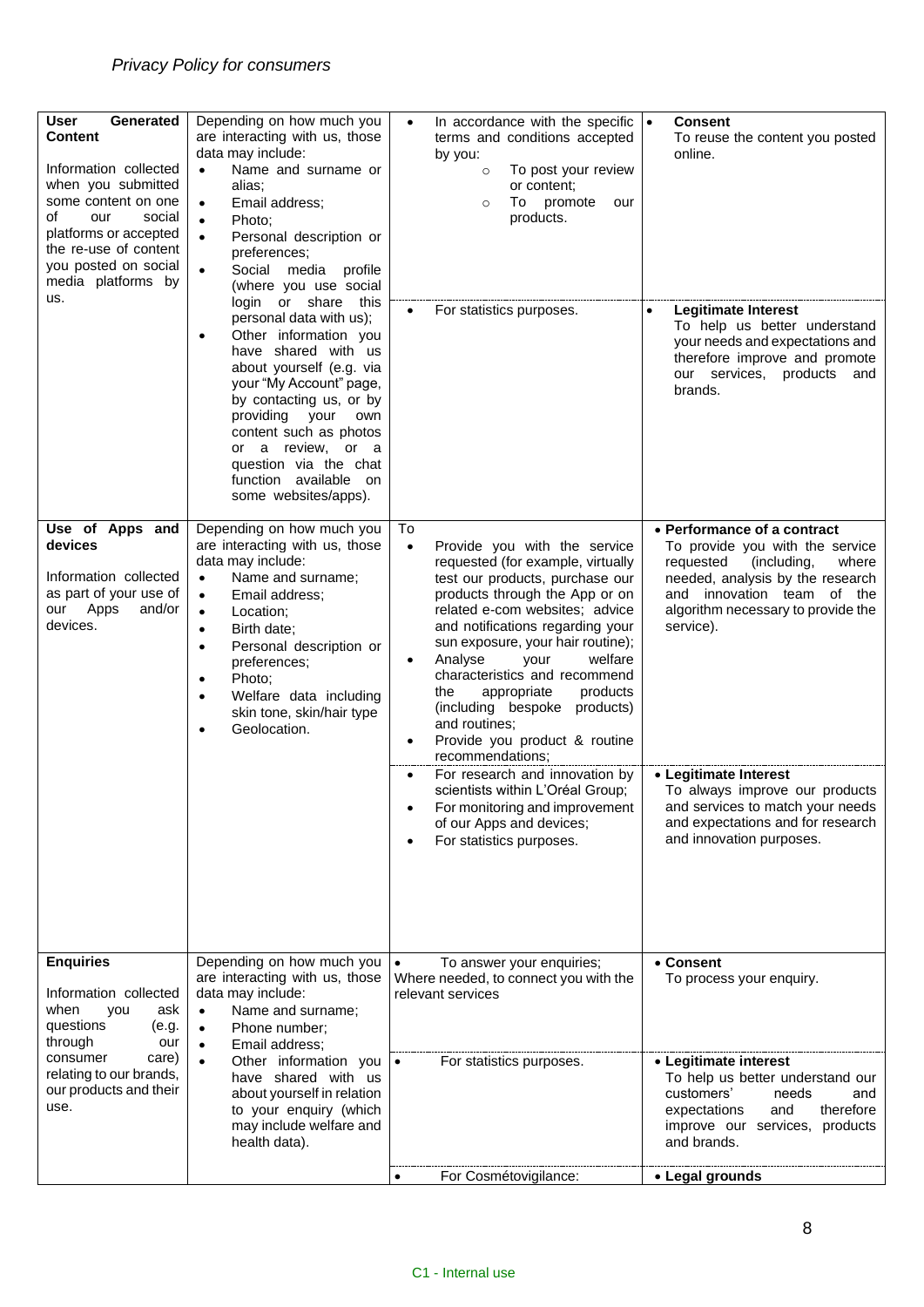|             |                                                                                                                                                   | $\circ$ To monitor and prevent any<br>undesirable effect linked to<br>the use of our products;<br>To perform studies relating to<br>the safe use of our products;<br>To perform and follow-up on<br>corrective measures taken,<br>where needed. | To comply with the legal obligation<br>to monitor undesirable effects of<br>its products.                                                       |
|-------------|---------------------------------------------------------------------------------------------------------------------------------------------------|-------------------------------------------------------------------------------------------------------------------------------------------------------------------------------------------------------------------------------------------------|-------------------------------------------------------------------------------------------------------------------------------------------------|
| Sponsorship | Depending on how much you   •<br>are interacting with us, those<br>data may include:<br>Name and surname:<br>Phone number:<br>٠<br>Email address. | To send information on our<br>products and or information<br>tagged in a wish list to a person<br>at another person's request.                                                                                                                  | • Performance of a contract<br>To process the request.<br>And<br>• Legitimate interest<br>To contact the person at another<br>person's request. |

# Automated Decision Making

For purposes of securing transactions placed through our websites/apps/devices against fraud and misappropriation, we use third party provider's solution(s).The method of fraud detection is based on, for example, simple comparisons, association, clustering, prediction and outlier detections using intelligent agents, data fusion techniques and various data mining techniques.

This fraud detection process may be completely automated or may involve human intervention where a person takes the final decision. In any case, we take all reasonable precautions and safeguards to limit access to your data.

As a result of automatic fraud detection, you may (i) experience delay in the processing of your order / request whilst your transaction is being reviewed by us; and (ii) be limited or excluded from the benefit of a service if a risk of fraud is identified. You have the right to access information on which we base our decision. Please see "Your Rights and Choices" section below.

## Profiling

When we send or display personalised communications or content, we may use some techniques qualified as "profiling" (i.e. any form of automated processing of personal data consisting of using those data to evaluate certain personal aspects relating to a natural person, in particular to analyse or predict aspects concerning that natural person's personal preferences, interests, economic situation, behaviour, location, health, reliability, or movements). This means that we may collect personal data about you in the different scenarios mentioned in the table above. We centralize this data and analyse it to evaluate and predict your personal preferences and/or interests.

Based on our analysis, we send or display communications and/or content tailored to your interests/needs.

You have the right to object to the use of your data for "profiling" in certain circumstances. Please see "Your Rights and Choices" section below.

#### Who may access your Personal data?

**We may share your personal data within L'Oréal Group to comply with our legal obligations, to prevent fraud and/or to secure our tools, to improve our products and services, or after having obtained your consent to do so.**

Depending on the purposes for which they were collected, and only on a need-to-know basis some of your personal data may be accessed by L'Oréal Group entities worldwide, where possible in a pseudonimized way (not allowing direct identification), and where necessary to provide you with requested services.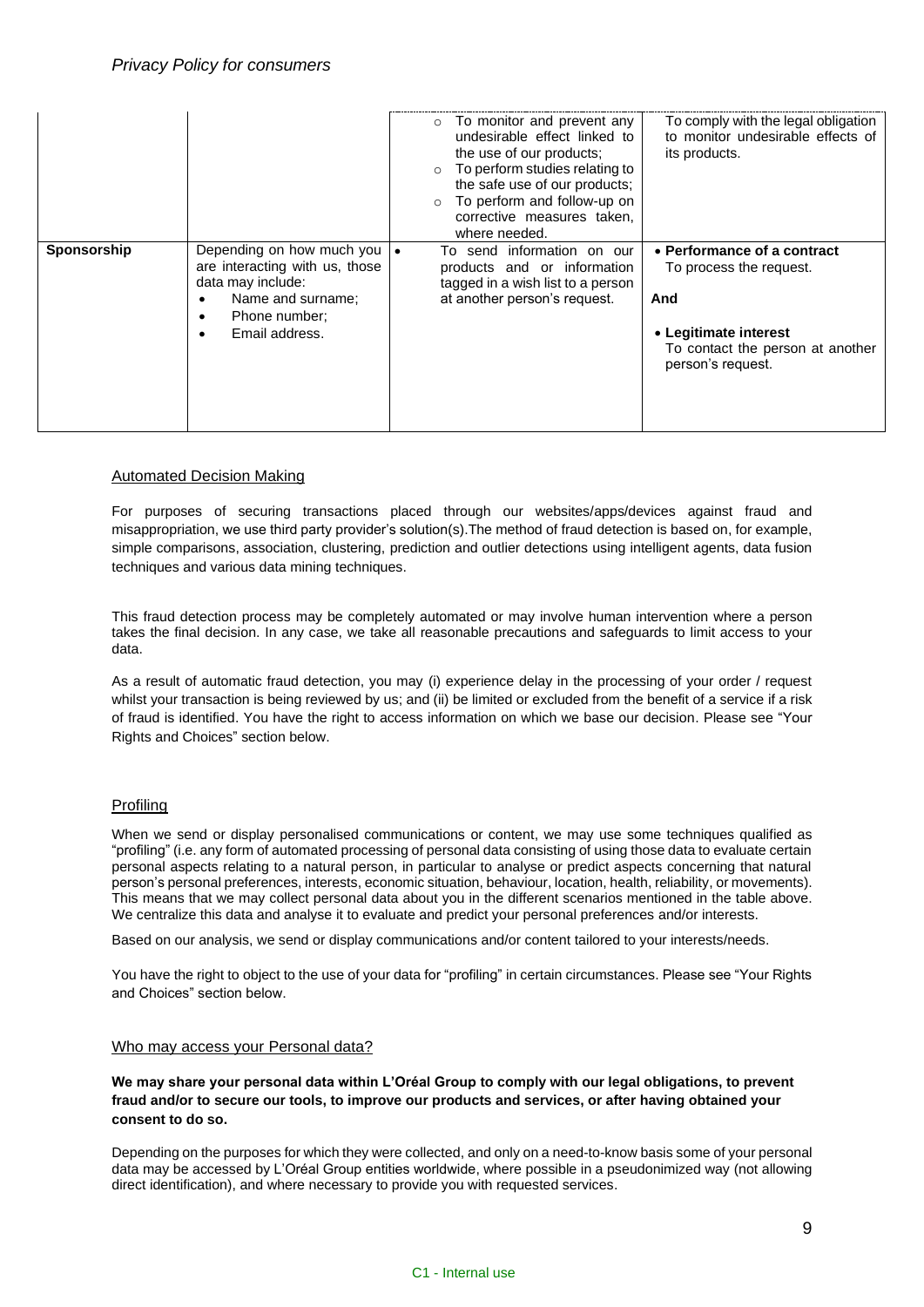We may also share your personal data in a pseudonimized way (not allowing direct identification) with L'Oréal Research & Innovation scientists, including those located outside of your country, for research and innovation purposes.

Where permitted, we may also share some of your personal data including those collected through Cookies between our brands to harmonize and update the information you share with us, to perform statistics based on your characteristics and to tailor our communications.

Please visit the L'Oréal group website, for further details on the [L'Oréal Group,](http://www.loreal.com/group) its [brands](http://www.loreal.com/brand) and its [locations.](http://www.loreal.com/group/our-activities/l%E2%80%99or%C3%A9al-around-the-world)

### **We may share your personal data for marketing purposes with third party or entities of the L'Oréal Group.**

We only share your personal data with third parties for direct marketing purposes with your consent. In this context, your data is processed by such third party, acting as a data controller, and its own terms and conditions and privacy notice apply. You should carefully check their documentation before consenting to the disclosure of your information to that third party.

#### **Your personal data may also be processed on our behalf by our trusted third party providers**.

We rely on trusted third parties to perform a range of business operations on our behalf. We only provide them with the information they need to perform the service, and we require that they do not use your personal data for any other purpose. We always use our best efforts to ensure that all third parties we work with keep your personal data secure. For instance, we may entrust services that require the processing of your personal data to:

- Third parties that assist and help us in providing digital and e-commerce services such as social listening, store locator, loyalty programs, identity management, ratings and reviews, CRM, web analytics and search engine, user generated content curation tools;
- Advertising, marketing, digital and social media agencies to help us to deliver advertising, marketing, and campaigns, to analyse their effectiveness, and to manage your contact and questions;
- Third parties required to deliver a product to you e.g. postal/delivery services;
- Third parties that assist and help us in providing IT services, such as platform providers, hosting services, maintenance and support on our databases as well as on our software and applications that may contain data about you (such services could sometimes imply access to your data to perform the required tasks);
- Payment service providers and credit reference agencies for the purpose of assessing your credit score and verifying your details where this is a condition of entering into a contract with you;
- Third parties that assist us for customer care and cosmetovigilance purposes.

## **We may also disclose your personal data to third parties:**

- In the event that we sell any business or assets, in which case we may disclose your personal data to the prospective buyer of such business or assets. If L'Oréal or a part of its assets is acquired by a third party, personal data held by it about its customers relating to those assets is one of the transferred assets. Where appropriate, in such case, the buyer acting as the new data controller processes your data and its privacy policy governs the processing of your personal data.
- If we are under a duty to disclose or share your personal data in order to comply with a legal obligation, or in order to enforce or apply our terms of use/sales or other terms and conditions you have agreed to; or to protect the rights, property, or safety of L'Oréal, our customers, or employees.
- If we have your consent to do so
- Or if we are permitted to do so by law.

#### **We may disclose your personal data to our partners:**

- In the event the service you subscribe to was co-created by L'Oréal and a partner (for example, a cobranded app). In such case, L'Oréal and the partner process your personal data each for their own purposes and as such your data is processed:
	- By L'Oréal in accordance with this Privacy Policy;
	- By the partner acting also as a data controller under its own terms and conditions and in accordance with its own privacy policy.
- In the event you agreed to receive marketing and commercial communications from a L'Oréal partner through a dedicated opt-in (for instance, through an App branded by L'Oréal and made available to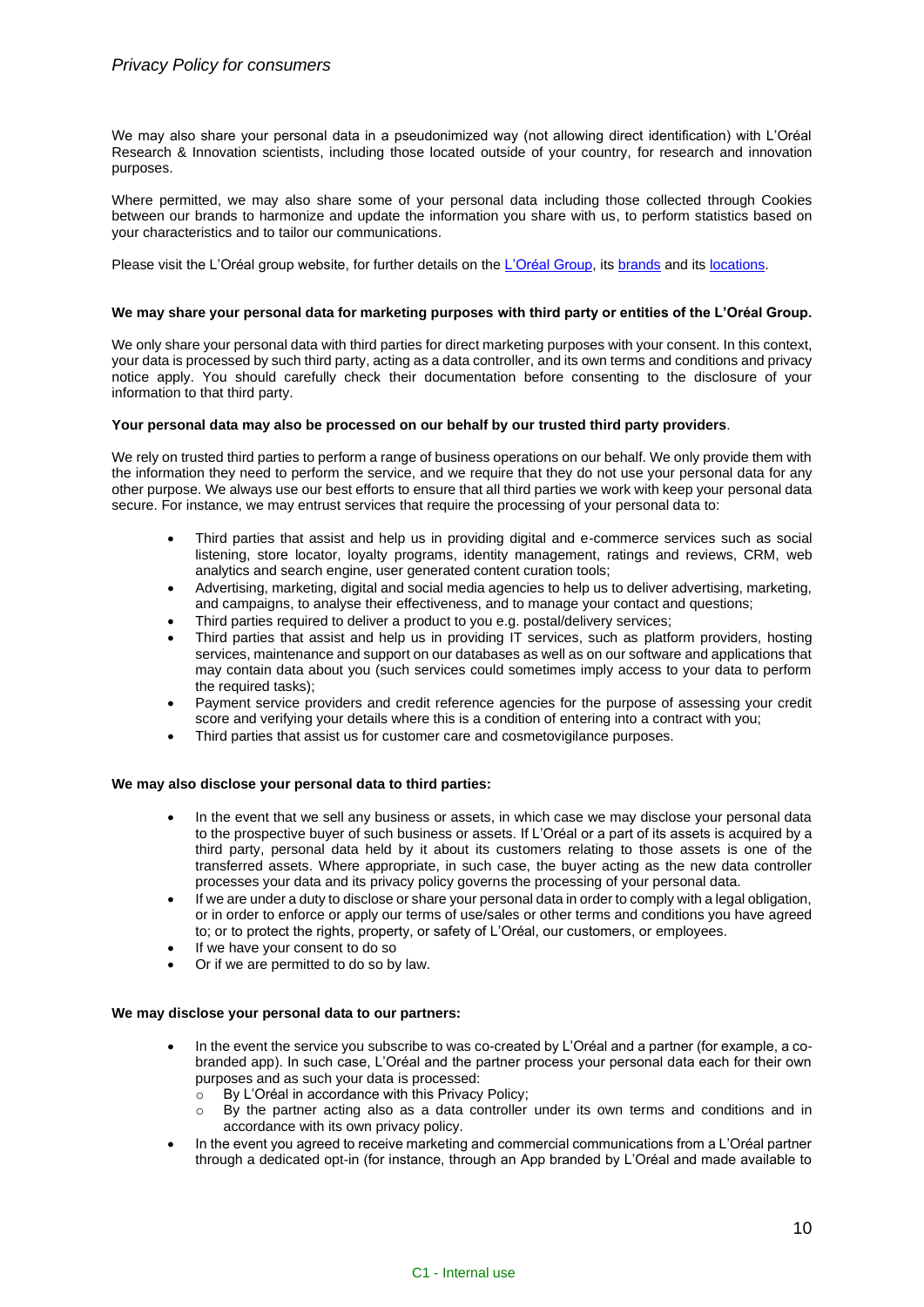its partners). In such case, your data is processed by the partner acting as a data controller under its own terms and conditions, and in accordance with its privacy policy.

We may publish on our supports content from social networks. In the event you consult content from social networks on our website/apps, a Cookie from such social network may be stored on your device. We invite you to read the Cookie Policy of these social networks for more information.

#### *We do not offer or sell your personal data.*

When we use Google advertising services on our websites / apps, Google will access and use your Personal Data. If you wish to learn more on how Google uses your Personal Data in this context, please consult their Google Privacy & Terms available here which govern these services and data processing.

#### Information that Facebook collects and share with us

All Facebook features and services available on our website/app are governed by th[e Facebook Data Policy,](https://www.facebook.com/full_data_use_policy) in which you can get more info about your privacy rights and settings options. By using this website/app, you may:

- sign-up with your Facebook login. If you do so, you consent to share some of your public profile information with us;
- use the Facebook social plug-ins, such as "like" or "share" our content on the Facebook platform;
- accept cookies from this website/app (also identified as "Facebook Pixel") that will help us understand your activities, including information about your device, how you use our services, the purchase you make and the ads you see, whether or not you have a Facebook account or are logged into Facebook.

When you're using those Facebook features, we collect data that help us to:

- show you adds you might be interested in on Facebook (or Instagram, Messenger or any other Facebook services);
- measure and analyze the effectiveness of our website/app and adds.

We may also use the personal information you gave us on this website/app (such as your name and surname, email, address, gender and phone number) to identify you in Facebook (or Instagram, Messenger or any other Facebook services) in order to show you adds that are even more relevant for you. While doing this, Facebook will not share your personal information and will delete the information promptly after the match process is complete.

## Where we Store your Personal data

The data that we collect from you may be transferred to, accessed from, and stored at a destination outside the European Economic Area ("EEA"). It may also be processed by staff members operating outside the EEA who work for us or for one of our service providers.

L'Oréal transfers personal data outside of the EEA only in a secure and lawful way. As some countries may not have laws governing the use and transfer of personal data, we take steps to make sure that third parties adhere to the commitments set out in this Policy. These steps may include reviewing third parties' privacy and security standards and/or entering into appropriate contracts (based on the template adopted by the EU Commission available here).

For further information, please contact us as per the "Contact" section below.

## How Long Do We Keep Your Personal data

We only keep your personal data for as long as we need it for the purpose for which we hold your personal data, to meet your needs, or to comply with our legal obligations.

To determine the data retention period of your data, we use the following criteria:

- Where you purchase products and services, we keep your personal data for the duration of our contractual relationship;
- Where you participate in a promotional offer, we keep your personal data for the duration of the promotional offer;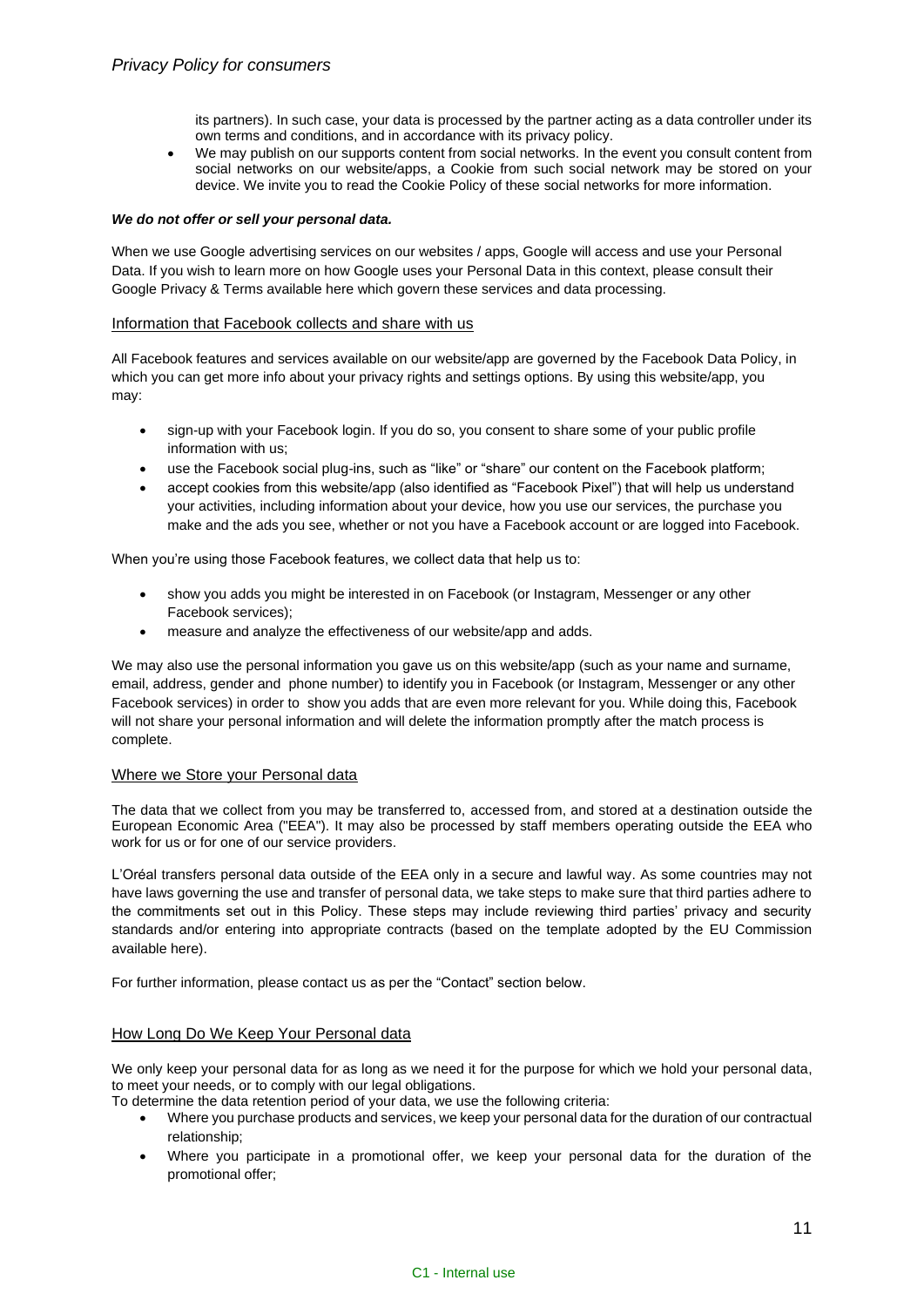- Where you contact us for an enquiry, we keep your personal data for the duration needed for the processing of your enquiry;
- Where you create an account, we keep your personal data until you require us to delete it or after a period of inactivity (no active interaction with brands) defined in accordance with local regulations and guidance;
- Where you have consented to direct marketing, we keep your personal data until you unsubscribe or require us to delete it or after a period of inactivity (no active interaction with brands) defined in accordance with local regulations and guidance;
- Where cookies are placed on your computer, we keep them for as long as necessary to achieve their purposes (e.g. for the duration of a session for shopping cart cookies or session ID cookies) and for a period defined in accordance with local regulations and guidance.

We may retain some personal data to comply with our legal or regulatory obligations, as well as to allow us to manage our rights (for example to assert our claims in Courts) or for statistical or historical purposes.

When we no longer need to use your personal data, it is removed from our systems and records or anonymised so that you can no longer be identified from it.

# Is Your Personal data Secure?

We are committed to keeping your personal data secure, and taking all reasonable precautions to do so. We contractually require that trusted third parties who handle your personal data for us do the same.

We always do our best to protect your personal data and once we have received your personal data, we use strict procedures and security features to try to prevent unauthorised access. As the transmission of information via the internet is not completely secure, we cannot guarantee the security of your data transmitted to our site. As such, any transmission is at your own risk.

## Links to Third Party Sites and Social Login

Our websites and Apps may from time to time contain links to and from the websites of our partner networks, advertisers and affiliates. If you follow a link to any of these websites, please note that these websites have their own privacy policies and that we are not responsible or liable for these policies. Please check these policies before you submit any personal data to these websites.

We may also offer you the opportunity to use your social media login. If you do so, please be aware that you share your profile information with us depending on your social media platform settings. Please visit the relevant social media platform and review its privacy policy to understand how your personal data is shared and used in this context.

# Social Media and User Generated Content

Some of our websites and Apps allow users to submit their own content. Please remember that any content submitted to one of our social media platforms can be viewed by the public, so you should be cautious about providing certain personal data e.g. financial information or address details. We are not responsible for any actions taken by other individuals if you post personal data on one of our social media platforms and we recommend that you do not share such information.

# **YOUR RIGHTS AND CHOICES**

L'Oreal respects your right to privacy: it is important that you are able to control your personal data. You have the following rights:

| Your rights                     | <b>What does this mean?</b>                             |
|---------------------------------|---------------------------------------------------------|
| The right to be <b>informed</b> | You have the right to obtain clear, transparent and     |
|                                 | easily understandable information about how we use      |
|                                 | your personal data, and your rights. This is why we are |
|                                 | providing you with the information in this Policy.      |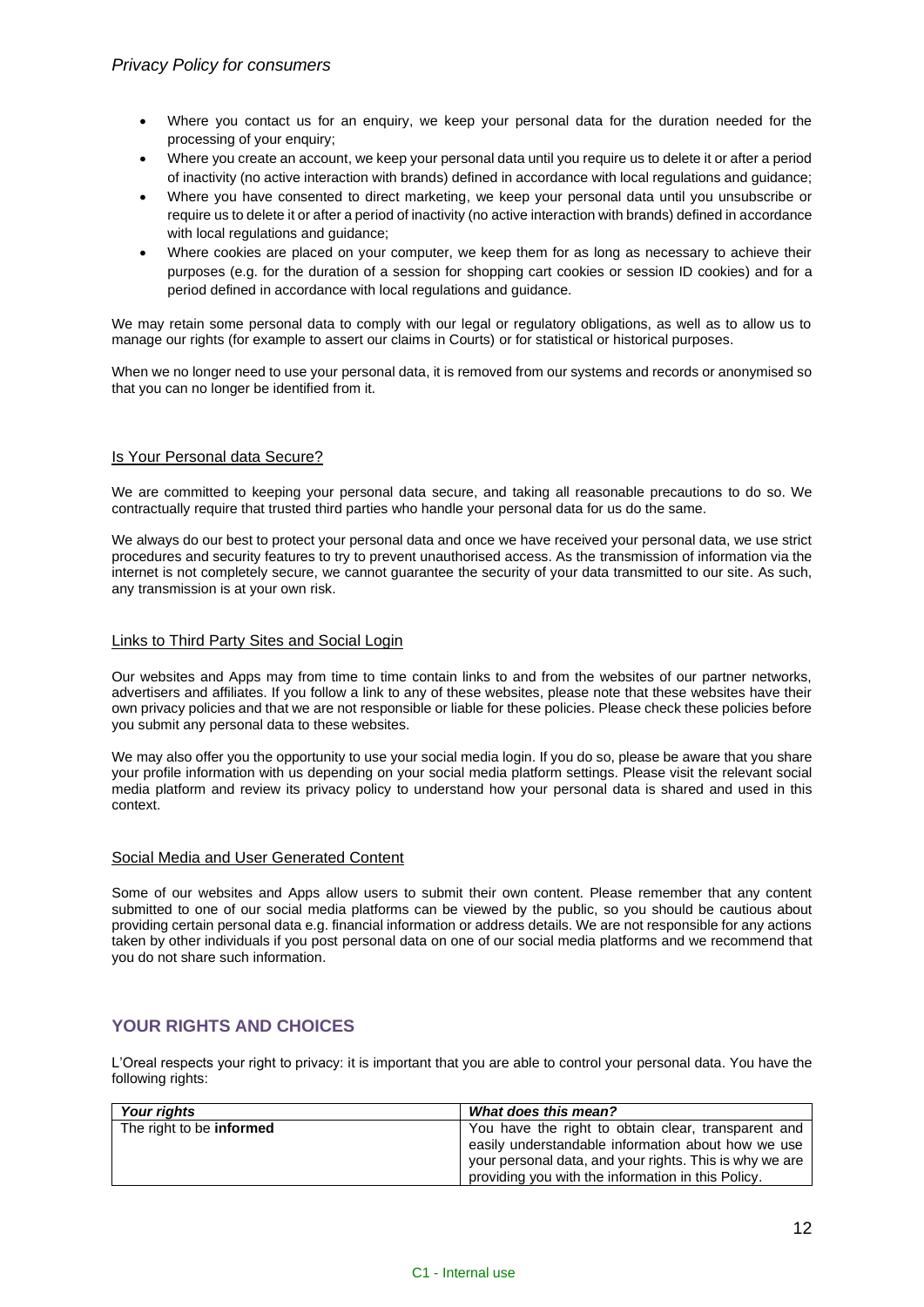| The right of access                                                               | You have the right to access to the personal data we<br>hold about you (subject to certain restrictions).<br>We may charge a reasonable fee taking into account<br>the administrative costs of providing the information.<br>Requests manifestly unfounded, excessive<br>or<br>repetitive may not be answered to.<br>To do this, please contact us at the details below.                                                                                                                                                                                                             |
|-----------------------------------------------------------------------------------|--------------------------------------------------------------------------------------------------------------------------------------------------------------------------------------------------------------------------------------------------------------------------------------------------------------------------------------------------------------------------------------------------------------------------------------------------------------------------------------------------------------------------------------------------------------------------------------|
| The right to rectification                                                        | You have the right to have your personal data rectified<br>if it is incorrect or outdated and/or completed if it is<br>incomplete.<br>To do this, please contact us at the details below. If you<br>have an account, it may be easier to correct your own<br>data via your "My Account" function.                                                                                                                                                                                                                                                                                    |
| The right to erasure/right to be forgotten                                        | In some cases, you have the right to have your<br>personal data erased or deleted. Note this is not an<br>absolute right, as we may have legal or legitimate<br>grounds for retaining your personal data.<br>If you would like us to delete your personal data, please<br>contact us at the details below.                                                                                                                                                                                                                                                                           |
| The right to object to direct marketing, including<br>profiling                   | You can unsubscribe or opt out of our direct marketing<br>communication at any time.<br>It is easiest to do this by clicking on the "unsubscribe"<br>link in any email or communication we send you.<br>Otherwise, you can contact us using contact detail<br>below.<br>If you would like to object to any profiling, please                                                                                                                                                                                                                                                         |
|                                                                                   | contact us at the details below.                                                                                                                                                                                                                                                                                                                                                                                                                                                                                                                                                     |
| The right to withdraw consent at any time for data<br>processing based on consent | You can withdraw your consent to our processing of<br>your data when such processing is based on consent.<br>The withdrawal of consent shall not affect the<br>lawfulness of processing based on consent before its<br>withdrawal. We refer to the table inserted in section<br>"what data do we collect from you and how do we use<br>it" especially the column "What is our legal basis for<br>processing your data?" to identify where our<br>processing is based on consent.<br>If you would like to object to withdraw your consent,<br>please contact us at the details below. |
| The right to object to processing based on<br>legitimate interests                | You can oppose at any time to our processing of your<br>data when such processing is based on the legitimate<br>interest. We refer to the tables inserted in section "what<br>data do we collect from you and how do we use it"<br>especially the column "What is our legal basis for<br>processing your data?" to identify where our<br>processing is based on legitimate interests.<br>To do so, please contact us at the details below.                                                                                                                                           |
| The right to lodge a complaint with a supervisory<br>authority                    | You have the right to contact the data protection<br>authority of your country in order to lodge a complaint<br>against the data protection and privacy practices of<br>L'Oréal.<br>Do not hesitate to contact us at the details below before<br>lodging any complaint with the competent data<br>protection authority.                                                                                                                                                                                                                                                              |
| The right to data portability                                                     | You have rights to move, copy or transfer data from our<br>database to another. This only applies to data that you<br>have provided, where processing is based on a                                                                                                                                                                                                                                                                                                                                                                                                                  |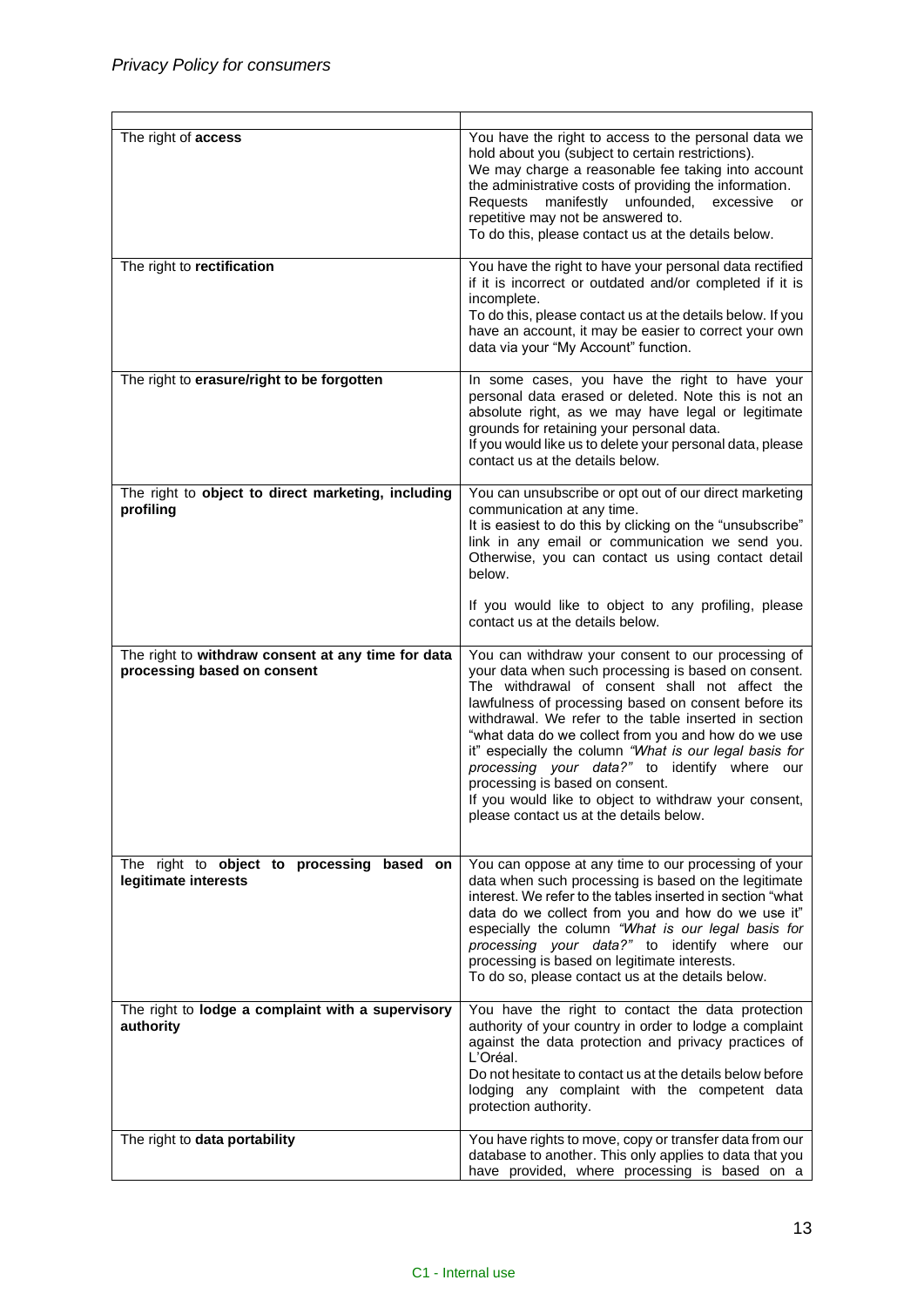|                                 | contract or your consent, and the processing is carried<br>out by automated means. We refer to the tables<br>inserted in section "what data do we collect from you<br>and how do we use it" especially the column "What is<br>our legal basis for processing your data?" to identify<br>where our processing is based on the performance of<br>a contract or on consent.<br>For further details, please contact us at the details<br>below.                                                                                                                                                                                                                                                                                                                                                                                                                                                                                                                                                                                                                                                                                                                                                                                                                                      |
|---------------------------------|----------------------------------------------------------------------------------------------------------------------------------------------------------------------------------------------------------------------------------------------------------------------------------------------------------------------------------------------------------------------------------------------------------------------------------------------------------------------------------------------------------------------------------------------------------------------------------------------------------------------------------------------------------------------------------------------------------------------------------------------------------------------------------------------------------------------------------------------------------------------------------------------------------------------------------------------------------------------------------------------------------------------------------------------------------------------------------------------------------------------------------------------------------------------------------------------------------------------------------------------------------------------------------|
| The right to restriction        | You have the right to request restriction of our<br>processing of your data. This right means that our<br>processing of your data is restricted, so we can store<br>it, but not use nor process it further.<br>It applies in limited circumstances listed by the General<br>Data Protection Regulation which are as follow:<br>the accuracy of the personal data is contested<br>$\bullet$<br>by the data subject (i.e. You), for a period<br>enabling the controller to verify the accuracy<br>of the personal data;<br>the processing is unlawful and the data<br>$\bullet$<br>subject (i.e. You) opposes the erasure of the<br>personal data and requests the restriction of<br>their use instead:<br>the controller (i.e. L'Oréal) no longer needs<br>$\bullet$<br>the personal data for the purposes of the<br>processing, but they are required by the data<br>subject for the establishment, exercise or<br>defense of legal claims;<br>the data subject (i.e. You) has objected to<br>processing based on the legitimate interests<br>of the data controller pending the verification<br>whether the legitimate grounds of the<br>controller override those of the data subject.<br>If you would like to request restriction, please contact<br>us at the details below. |
| The right to deactivate Cookies | You have the right to deactivate Cookies. The settings<br>from the Internet browsers are usually programmed by<br>default to accept Cookies, but you can easily adjust it                                                                                                                                                                                                                                                                                                                                                                                                                                                                                                                                                                                                                                                                                                                                                                                                                                                                                                                                                                                                                                                                                                        |
|                                 | by changing the settings of your browser.<br>Many cookies are used to enhance the usability or<br>functionality of websites/apps; therefore disabling<br>cookies may prevent you from using certain parts of<br>our websites/apps as detailed in the relevant Cookie<br>Table.<br>If you wish to restrict or block all the cookies which<br>are set by our websites/apps (which may prevent you<br>from using certain parts of the site), or any other<br>websites/apps, you can do this through your browser<br>settings. The Help function within your browser<br>should tell you how. For more information please<br>consult the following links:<br>http://www.aboutcookies.org/;                                                                                                                                                                                                                                                                                                                                                                                                                                                                                                                                                                                            |

To deal with your request, we may require proof of your identity.